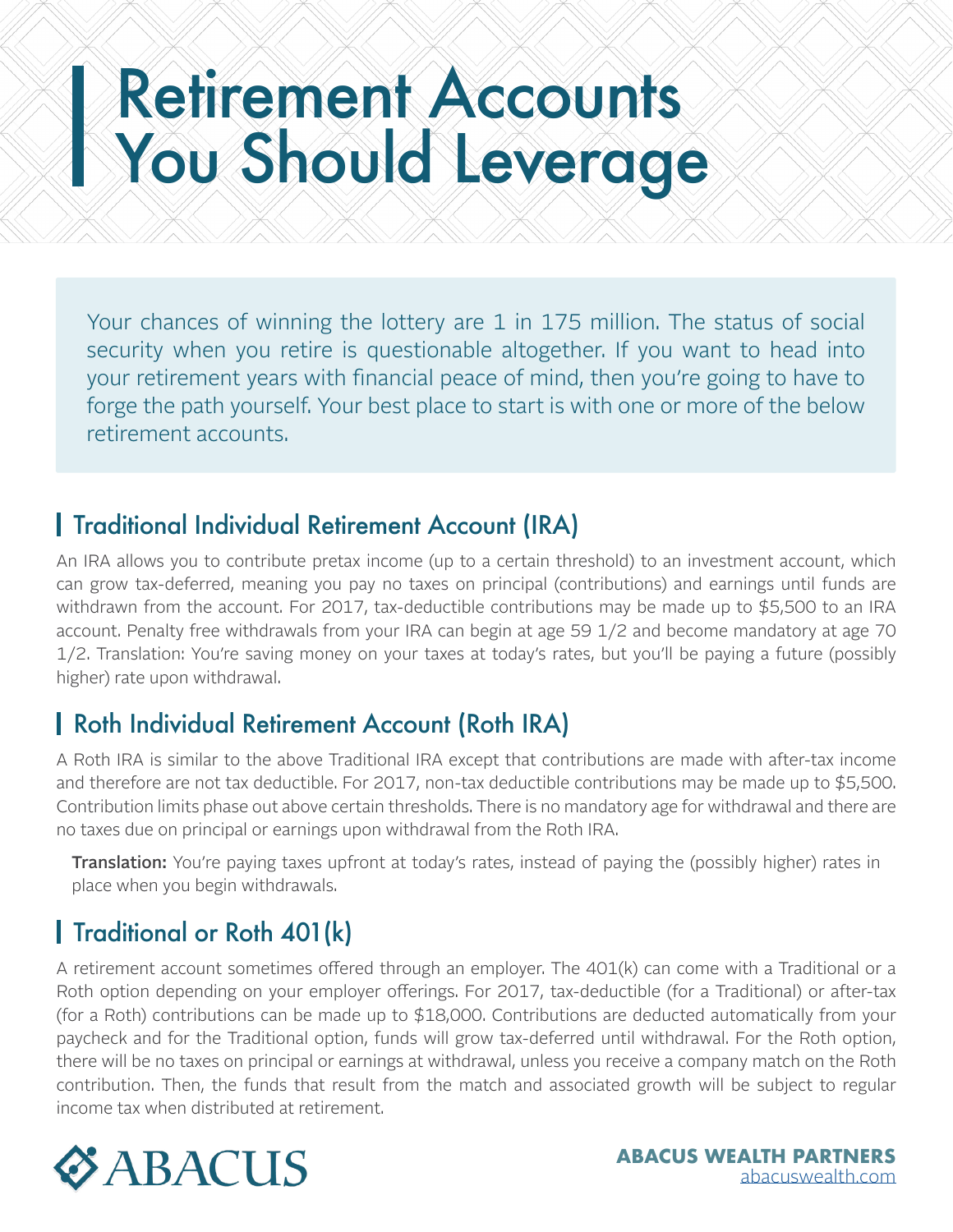# Retirement Accounts **You Should Leverage**

# 403(b)

A 403(b) is similar to a 401(k) except this account will apply to employees public education organizations and some nonprofits.

Note: For the accounts below, you have to have earned income in order to contribute. Your IRA and Roth IRAs will be self-managed at a custodian of your choosing while your 401(k) is an employer sponsored retirement plan.

## Thrift Savings Plan (TSP)

A TSP is similar to a 401(k) except this account will apply to government employees.

## 457 Plan

A 457 plan operates similarity to a 401(k) and is available to state and local public employees, but can also be offered by certain nonprofit organizations. You can opt to divert part of your salary into the plan, and the money is automatically deducted from your paycheck before taxes are taken out. The money grows tax-deferred until it's withdrawn. The key difference is that unlike with a 401(k) plan, there is no 10% penalty for withdrawal before the age of 59½ (although the withdrawal is subject to ordinary income taxation).

If the 457 plan is the only one your company offers, the limits are the same as with a  $401(k)$  - a maximum of \$18,000 in 2017. However, if your employer also offers a 401(k) or 403(b) plan, you can contribute to both the 457 and the other plan. Moreover, you can invest up to the maximum in each account. In 2017, the limits are \$18,000 in each type of account, plus catch-up contributions - so you could make a total retirement contribution of as much as \$36,000.

# Retirement Plans for Entrepreneurs

## $\blacksquare$  The Solo 401(k):

A Solo 401(k) is a traditional 401(k) that covers a business owner with no employees or that person and his or her spouse. A business owner can make elective deferrals up to 100% of earned income up to an annual maximum contribution of \$18,000 in 2017 and employer non-elective contributions of 25% of compensation, with total contributions not to exceed \$54,000 for 2017.

With a Solo 401(k), you can shelter more at a lower income level than with a SEP IRA. In addition, if needed (although not recommended), you have the option to borrow from your balance (up to a limit). There's also the ability to take advantage of the Roth option through employee deferrals. However, if you're working a day job while starting your business on the side – this account may not be your best bet if you're already stocking away into a 401(k) plan. Once you have over \$250,000 in the plan, you'll need to file an annual Form 5500, so beware that there is some paperwork involved. Be sure to check on the fees involved with set up at your custodian.

#### **ABACUS WEALTH PARTNERS** [abacuswealth.com](http://www.abacuswealth.com)